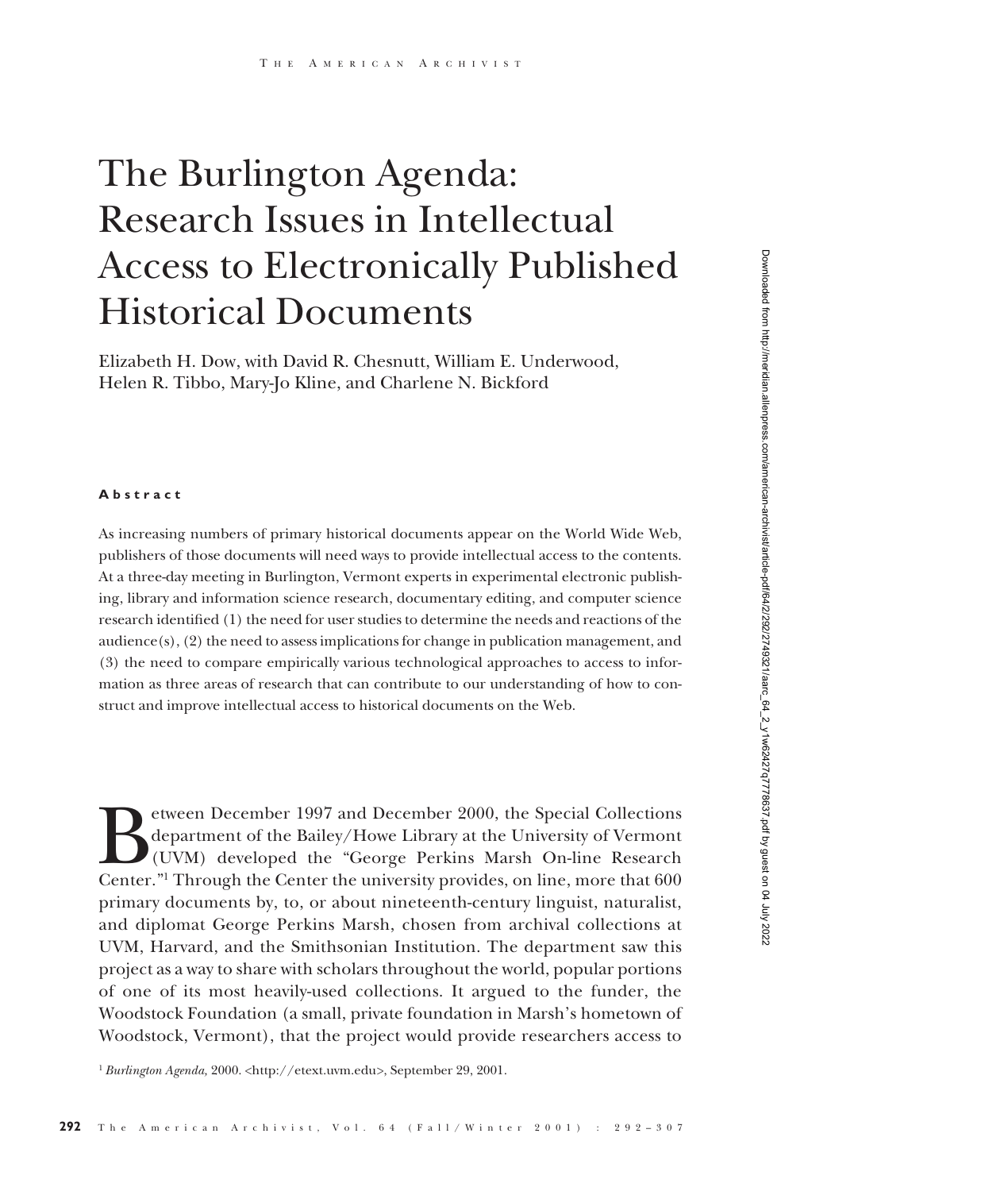the documents through their desktop computers, enabling a number of scholars to simultaneously study (and perhaps discuss) a single document, regardless of the scholars' location. Furthermore, the documents themselves receive less handling when viewed on-line than in the reading room.

The original grant paid for diplomatic transcription of the documents, which are primarily letters. Recognizing that many people who could use the letters might not understand many of the references contained in them or the context of their creation, Special Collections proposed, and the Woodstock Foundation funded, a project extension that enabled the department to add footnotes and essays to clarify the documents' contents and contexts. The transcription is linked to a scanned image of the original, if it is owned by UVM; all transcriptions link to the EAD, published inventory for the full Marsh collection. At the completion of the project, the collection had all the editorial apparatus of a modern documentary edition except for an "index." For in-depth intellectual access, it had only the full-text search engine built into its publication software (DynaText™ and DynaWeb™). The need to develop an index equivalent for this electronic scholarly edition drove the efforts that culminated in the Burlington meeting, which produced the research agenda summarized in this article.

# **The Meeting**

From April 7 through 9, 2000 ten experts<sup>2</sup> from the fields of experimental electronic publishing, library and information science research, documentary editing, and computer science research, convened in Burlington, Vermont to discuss ways to improve and standardize intellectual access to electronically published historical documents. The meeting, sponsored by the University of Vermont and funded by a grant from the National Historical Publications and Records Commission, focused on identifying research issues that will contribute to an intellectual framework or set of editorial guidelines for publishing historical documents in a way that assures effective intellectual access.

# **The Need**

The World Wide Web provides a highly attractive distribution medium for primary historical documents, and hundreds of repositories around the world have begun publishing historical documents there. To enable scholars and nonscholars alike to retrieve those documents effectively, web publishers need to know how to provide intellectual access to their documents, i.e., to assure that potential users can find documents through what may involve several layers

<sup>&</sup>lt;sup>2</sup> See the appendix for the names of participants.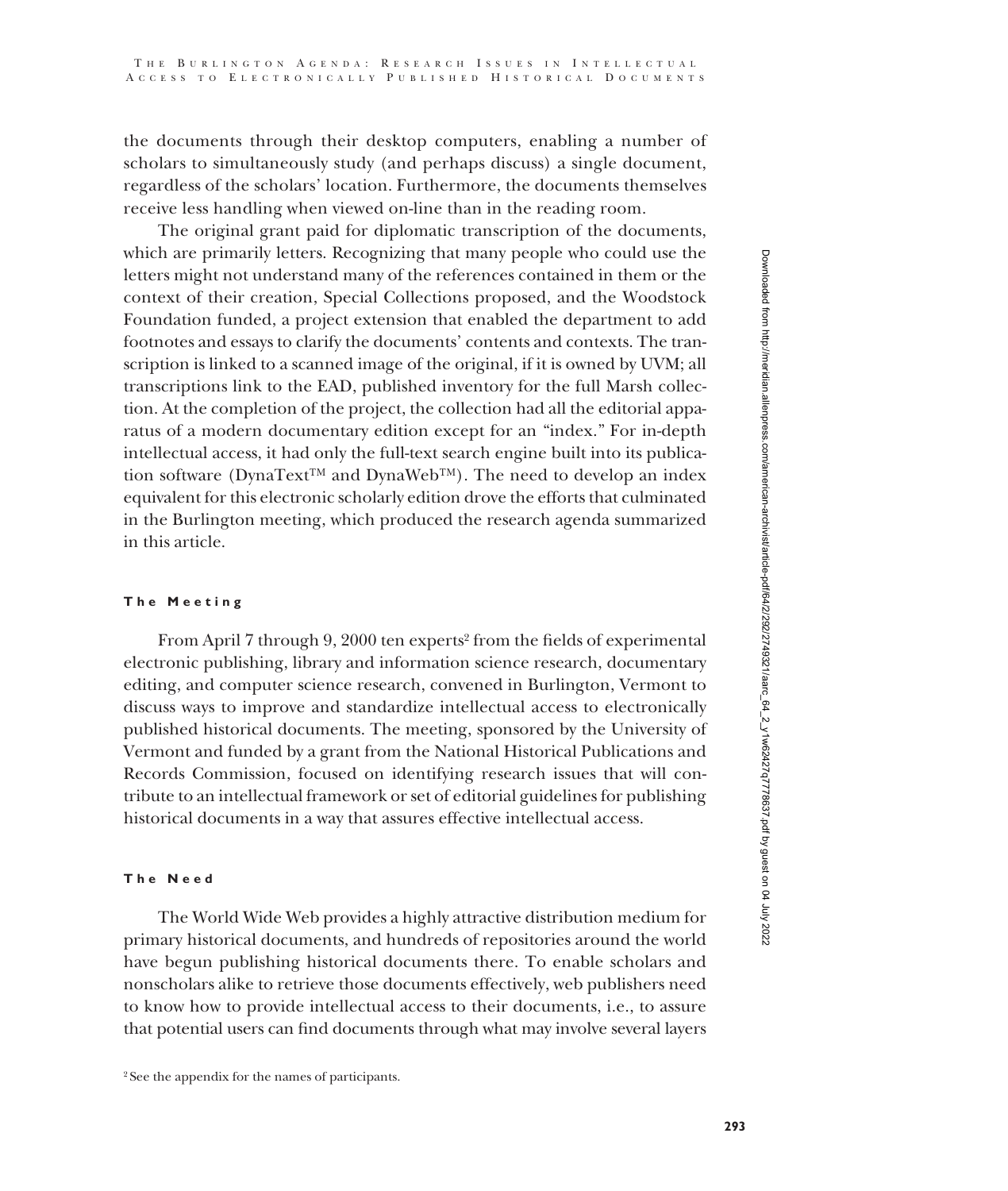of discovery. A user must first find the web site that holds relevant materials. Then the user must find the right document, or even a phrase or passage within a document. It is not a trivial problem, and the current growth rate of the Web guarantees that it will not diminish.

Modern printed editions of historical documents provide a highly sophisticated level of information retrieval through back-of-the-book indexes. The indexers of these volumes, usually the editors, capture references ranging from ordinary terms such as "rivers" to sophisticated abstractions such as "human rights." They sort out people and places that have the same names. They organize and classify the contents of the documents. They aggregate concepts presented in many different ways by analyzing the meaning of the text and labeling the concepts with a consistent vocabulary. They frequently use cross-references. Retrieval is precise and complete, but the editorial work is highly labor-intensive. Publishers of historical documents on the web need to provide access to their document contents with an efficiency and accuracy that will rival or exceed the standard set by the indexes of printed historical documentary editions, in a more cost-effective way.

Provision of high-quality intellectual access to electronically published historical documents is difficult because of (1) the nature of primary documents, (2) the traditions of modern indexing, and (3) the very "webness" of the World Wide Web. Primary historical documents are full of oblique and unidentified references, undefined terms, abbreviations, and words that have many meanings depending on discipline, time, and context. A concept may be discussed throughout a lengthy document with no specific reference to that concept in language recognized by modern readers. All of these linguistic and conceptual complications may be published without the supporting clarification or analysis customarily found in secondary literature. In an edited collection of documents, the identification of people, places, and topics may appear in the annotations, but many, if not most, abstractions appear only in the index. Unedited documents lack even rudimentary clarification of the simplest factual matter.

Traditional book indexing works within a closed system, i.e., the volume or set of volumes it references. Each index is physically bound with its book; the two will never exist independent of each other, nor will the index ever be consulted in reference to anything else. The look and feel of indexes have been standardized to a narrow range of structures that most scholars understand, having learned to use them as school children. Like all book indexers, documentary editors practice the time-honored tradition of literary license and develop their own systems including their own thesaurus of index terms, their own standards of detail, and their own method for handling abstraction, ambiguities of language, etc., for a given set of volumes. They tend to see their documents as both the source of problems and the source of many of the solutions they develop. However, the time needed to edit and index voluminous sets of documents works against consistent indexing. Even in very stable scholarly Downloaded from http://meridian.allenpress.com/american-archivist/article-pdf/64/2/292/2749321/aarc\_64\_2\_y1w62427q7778637.pdf by guest on 04 July 2022 Downloaded from http://meridian.allenpress.com/american-archivist/article-pdf/64/2/292/2749321/aarc\_64\_2\_y1w62427q7778637.pdf by guest on 04 July 2022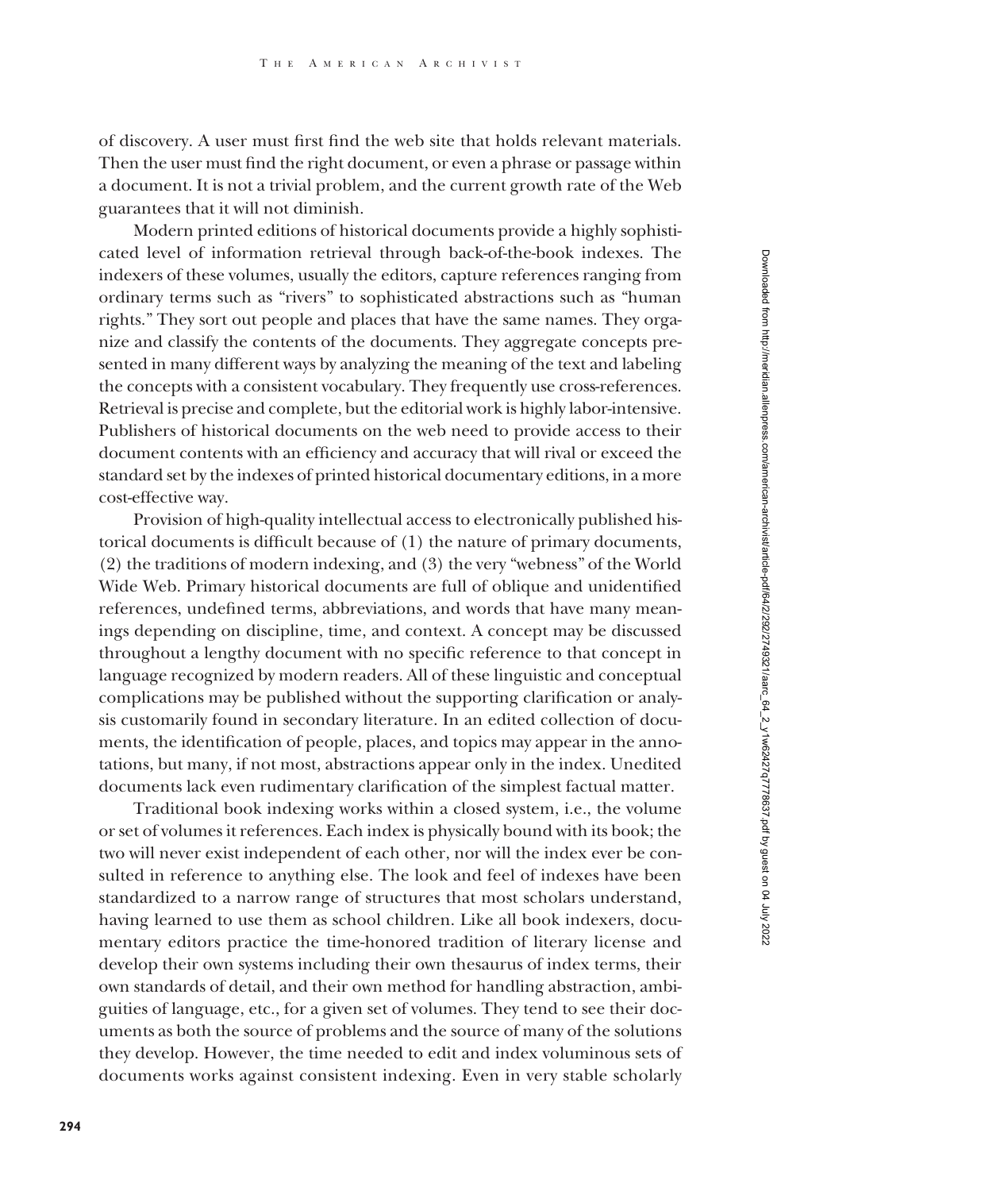environments, staff changes disrupt indexing consistency.3 Even when one person does all the indexing for a whole collection, both the thesaurus of terms and the use of terminology evolve as the interests of researchers change over time. Editors rarely have the luxury of time and resources to go back and rework their indexes.

Publishers of historical documents have become less and less able to predict who will use their materials because the Web opens historical documents to a wide range of ages, educational levels, and ethnic and national groups. Given the diversity of the audience, no editorial apparatus will serve all Web audiences. Worse, if a publisher deliberately targets a specific audience through the Web, s/he has no generally accepted way of presenting editorial apparatus no generally accepted "system" like a back-of-the-book index—the audience knows and can use. It is very unclear what the "index" of a collection of electronically-published historical documents, with or without editing, might look like.

Further, web search engines can flatten or destroy the editorial structure a publisher develops within a collection of documents. Formal documentary editing contextualizes documents, which is to say, it orients or situates documents among other historically and intellectually related documents. Frequently (and by design) the order in which documents and added apparatus appear in the book contribute to that contextualization. In the Web environment, however, a publisher can neither predict nor control the level at which any one user will "discover" material. Web search engines find materials at the level comparable to the "front" of a collection as well as at the level of an individual document.

Today's search engines can find explicit terms that occur in a text; they can find terms that the user links together; they can isolate terms from other terms. Inverted indexes, field-specific indexes, and search algorithms based on statistical analysis of the language of the documents can retrieve items that reflect the concepts in the search. Indeed, a superficial examination of a printed index would reveal that search engines available at this writing could retrieve many of its references from the full text of a work, but it is also clear that they could not build the web of relationships and analysis provided by a good back-of-the-book index, nor the navigational support provided by such an index. While search engine developers consistently have improved their products over the past forty years, we still do not know what technology can eventually do, what will always requires human intervention, and how the two can be woven into useful models for providing intellectual access to electronically published historical documents. It is an area begging for research.

Downloaded from http://meridian.allenpress.com/american-archivist/article-pdf/64/2/292/2749321/aarc\_64\_2\_y1w62427q7778637.pdf by guest on 04 July 2022 Downloaded from http://meridian.allenpress.com/american-archivist/article-pdf/64/2/292/2749321/aarc\_64\_2\_y1w62427q7778637.pdf by guest on 04 July 2022

<sup>&</sup>lt;sup>3</sup> The Papers of Thomas Jefferson have produced 32 volumes of edited documents over the past 51 years. The editors estimate that they have at least 22 volumes yet to publish. Caroline Moseley, "27 volumes and 20 more to come." *Princeton Weekly Bulletin,* May 10, 1999, <http://www.princeton.edu/pr/pwb/ 99/0510/jeffsn.htm>, September 29, 2001.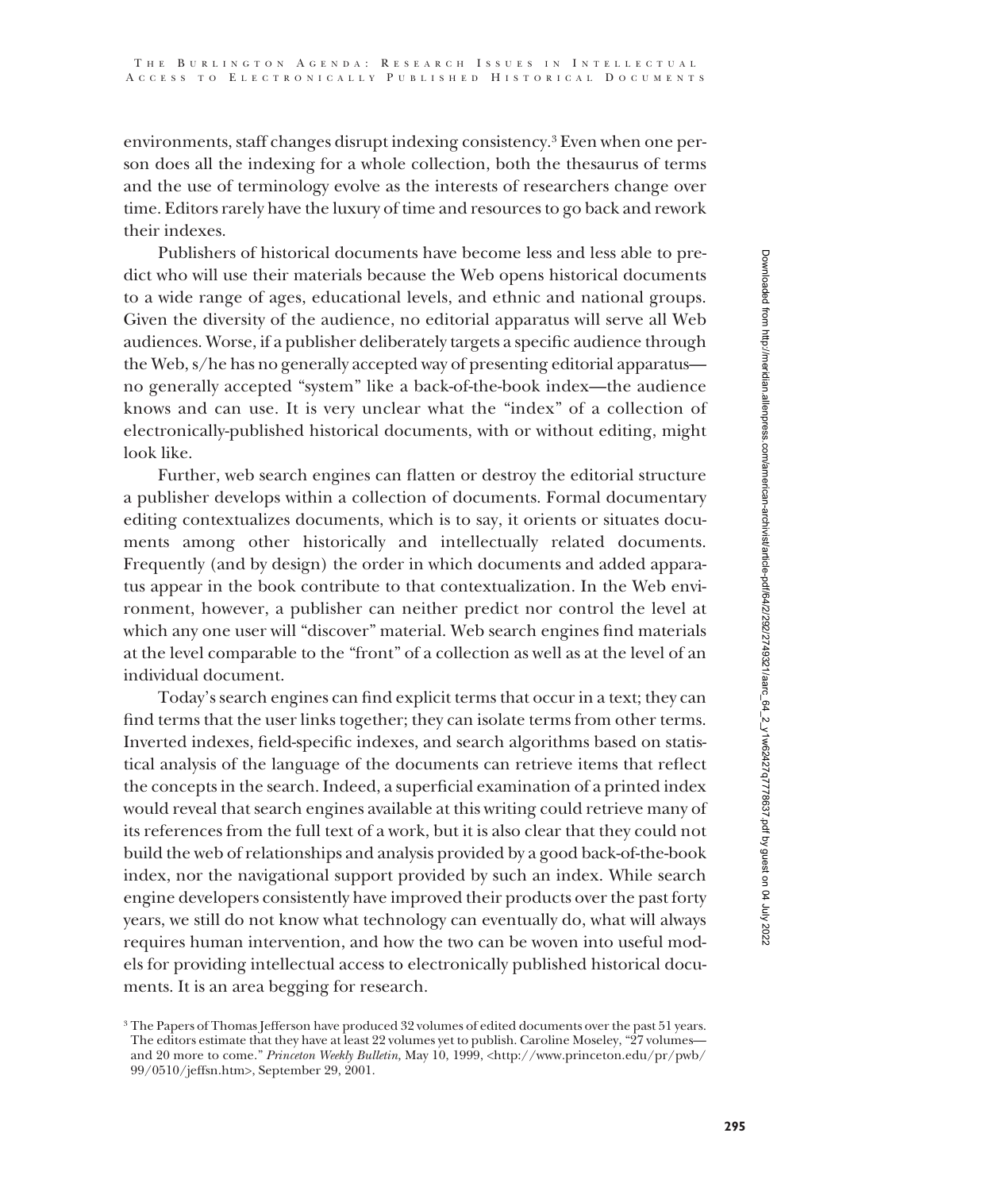# **The Environment**

Intellectual access to web-published historical documents occurs in an environment which includes the technology of electronic publishing, the emerging world of metadata, and a wide variety of information retrieval approaches. The following paragraphs provide a brief general explanation of the environment in order to provide the reader with enough background to understand the research issues presented later. They do not constitute either a comprehensive literature review or comprehensive coverage of the problems under discussion.

# *Electronic Publishing*

In an effort to provide a data format that will remain useable regardless of the hardware or software employed, electronic publishers on the Web have turned to the Standard Generalized Markup Language (SGML), or a modified version of the SGML standard called the Extensible Markup Language (XML). SGML defines the rules for creating text markup through sets of tags, but does not dictate which tags the sets should contain. Different types of document types require different tag sets, so a tag set defined for a particular type of document is referred to as a "document type definition" or DTD. To date, most web publication has used the Hypertext Markup Language (HTML), a DTD for web pages. HTML does not adequately represent the complexity of more highly structured documents, which prompted the development of Encoded Archival Description (EAD) as a DTD for archival inventories; the Model Editions Partnership (MEP) has developed a DTD for historical documents and their editorial apparatus.4

Regardless of the DTD, markup serves several purposes. It defines the structure of the document (e.g., head, salutation, body, closing, signature); it clarifies the nature or source of the text (e.g., person, ship, supporter, supplied ); and it links one document to another or to information outside the document itself (e.g., ixe (index), xptr, xref).<sup>5</sup> Each tag may also contain one or more modifiers, called an *attribute.* Using attributes, the publisher can particularize the content of a tag. For example, in May 1862 George Perkins Marsh confided

<sup>&</sup>lt;sup>4</sup> A standard SGML or XML tag contains an element name in angle brackets, for example, <person>, which precedes the text it refers to. At the end of the text, the tag is closed by a set of angle brackets with a slash before the element name, e.g., </person>. For a theoretical explanation of the use of markup languages, see J. H. Coombs, Allen H. Renear and Steven J. DeRose, "Markup systems and the future of scholarly text processing." *Communications of the ACM*, 30 (November 1987): 933–47. For a discussion of how markup can enhance electronic publication of historical documents, see David Chesnutt, "Model Editions Partnership: Smart Text and Beyond." *D-Lib Magazine* (July 1997) <http://www.dlib.org/dlib/july97/07chesnutt.html>, September 29, 2001.

<sup>5</sup> All tag examples come from the MEP DTD. Model Editions Partnership Reference Manual <http://adh.sc.edu/meptsdv1.html>, September 29, 2001.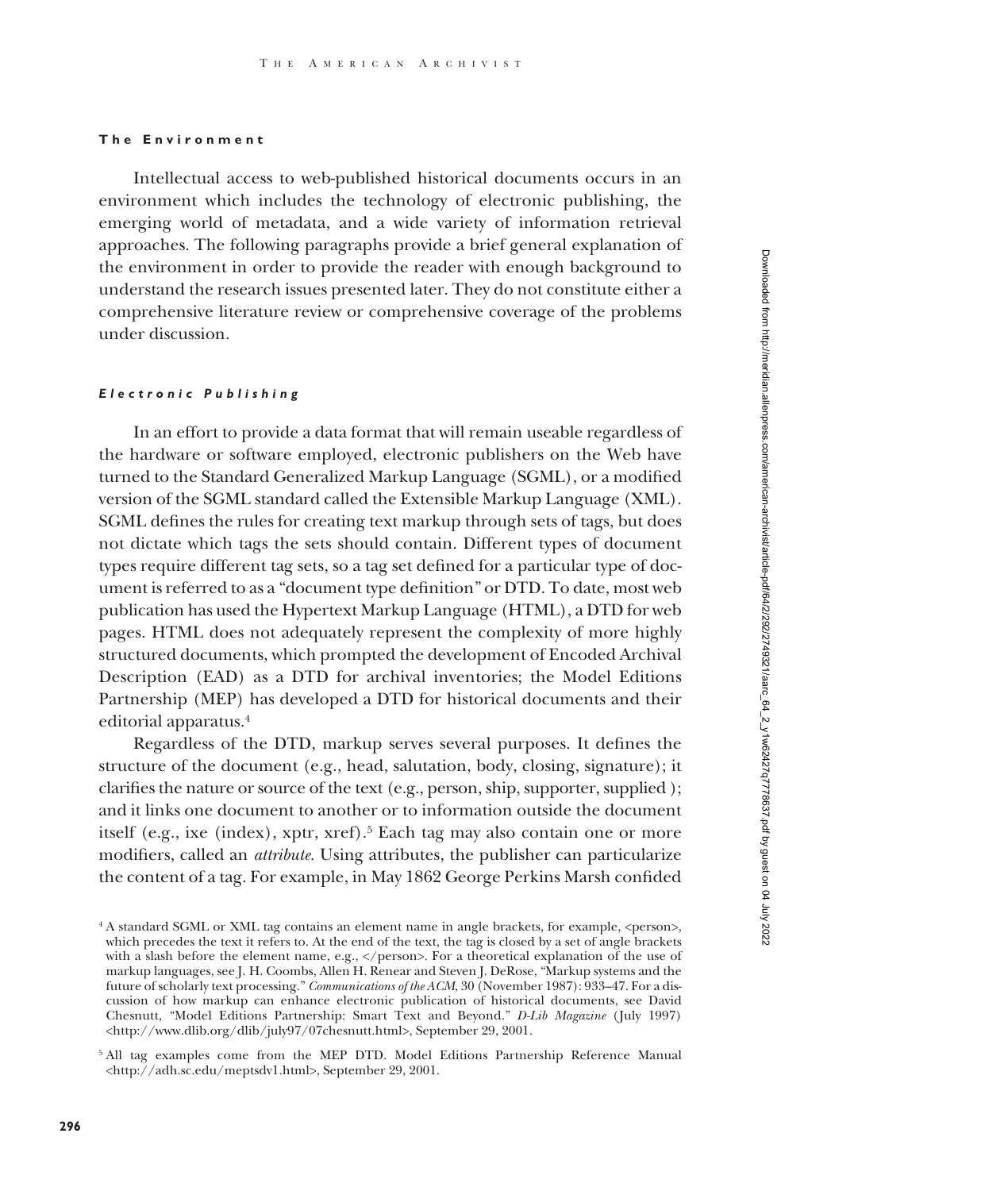to his friend Hiram Powers<sup>6</sup> that "I am mighty nervous about Yorktown. I am not one of those who put their trust in the 'quaker general,'" referring to General George B. McClellan's conduct of the Peninsula Campaign during the American Civil War. In marking up that letter, the publisher might choose to modify Marsh's nickname for McClellan through a "regularizing" attribute and produce the following tag:  $\epsilon$  person reg="McClellan, George Brinton">quaker general</person>. With comprehensive use of tagging and attributes, markup can support intellectual access by identifying the function of a fragment of text, by normalizing names, making words less ambiguous, embedding index terms, and linking to external resources. Search strategies which specify a term within a specific tag or attribute significantly narrow and focus the results of the search.7

In addition to carefully considered decisions about markup, web publishing also involves basic elements of design. As the design of a book can effect its ease of use and its clarity, so can the design of a web site.<sup>8</sup> Whether and how the site presents an on-line equivalent to a table of contents, how the site is designed to plan and direct the user's navigation among its features, the degree to which the site includes flashy elements generally referred to as "eye candy"—these elements all contribute to a site's usability and therefore become part of the problem of intellectual access.

# *Metadata*

Cultural repositories of all types have developed formal and informal traditions and structures for describing their holdings. Today, these descriptions have come to be called *metadata,* usually defined as "data about data." Broadly speaking, metadata involves any information about a document or file that describes its structure or content. Catalog cards, MARC records, archival finding aids, and museum registers and inventories can all be labeled "metadata," as can SGML markup.9

Most SGML files carry metadata about the file itself, and the document it includes, which usually appears in a large section at the top of the file, called

<sup>6</sup>George Perkins Marsh to Hiram Powers, May 1, 1862 <http://bailey.uvm.edu:6336/dynaweb/woodstock/gpmhp620501/@GenericBookView>, September 28, 2001.

<sup>&</sup>lt;sup>7</sup>To distinguish one Queen Elizabeth from another, an editor would tag one <person reg="Elizabeth II, Queen of Great Britain, 1926–">Queen Elizabeth</person> and the other <ship>*Queen Elizabeth*</ship>.

<sup>8</sup>A great amount of guidance in website design appears on the Web. A good collection of sites has been developed by Yahoo!, Inc. <http://dir.yahoo.com/Arts/Design\_Arts/Graphic\_Design/Web\_Page\_ Design\_and\_Layout/>, September 30, 2001.

<sup>9</sup> Jessica Milstead and Susan Feldman, "Metadata: Cataloging by any other name . . ." *On-line* 23 ( January/ February 1999): 24-6-. Also available on-line at <http://www.on-lineinc.com/on-linemag/OL1999/ milstead1.html>, September 29, 2001. The research and development around metadata schema are in great flux. The collection of links to projects and organizations maintained by the International Federation of Library Associations stays as current as any. <http://www.ifla.org/II/metadata.htm>, September 29, 2001.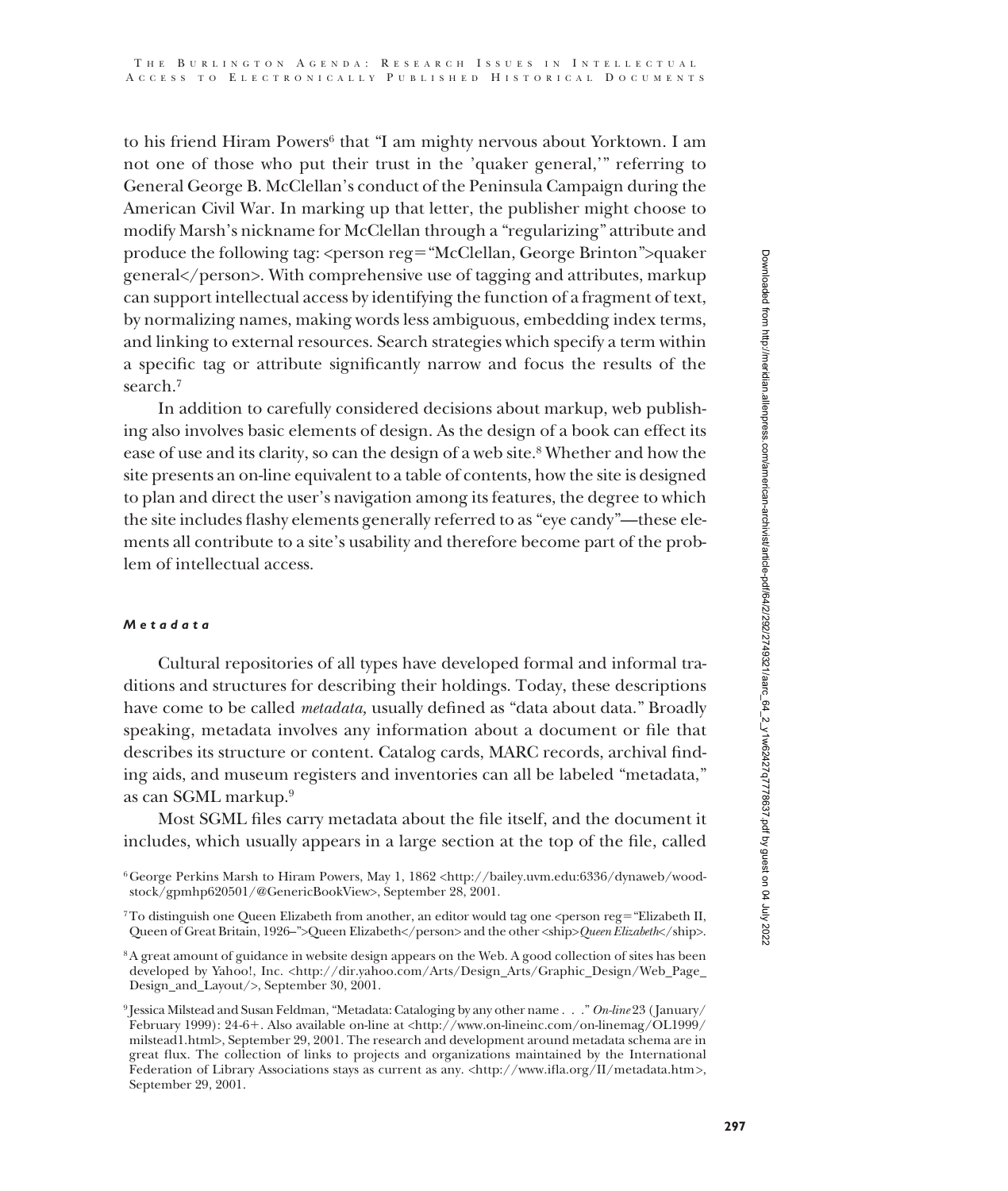the *header.* The header doesn't appear on users' screens, but a search engine can find and react to it. Thanks to digital/network technology, cross-institutional access to historical evidence held in all types of cultural heritage repositories flutters on the horizon. Such access is highly desirable, because it will support more efficient research. Additionally, such access opens historical documents and exhibits to potential new users, in particular, students at all levels of education. However, creating links and effective intellectual access among them will not happen easily.

The advent of the Web has stimulated much interest in methods for storing descriptive data in document headers for web search engines to find and use. Several research projects are testing ways to create interoperability among the metadata schemes developed by different professions and institutions.<sup>10</sup> While libraries have a long history of standardized metadata schemes of many varieties, and archivists have begun to standardize many of their descriptive practices, other holders and publishers of primary documents have not.<sup>11</sup>

Long before computers, documentary editorial projects developed procedures for indexing that included project-specific thesauri, rules for treatment of problems encountered routinely from volume to volume, patterns of crossreference, etc. Editors had no reason to develop firm standards for data structure, data content, or data value for back-of-the-book indexes. Instead they relied on the tradition of established "best practice" approaches.12 Unfortunately, lack of true standards will prove problematic in an electronic union collection, holding many independently created collections.

Similarly, museums of all types have developed "best practices" in their descriptive work. They have also developed "best practice" approaches for creating web exhibits which vary by both repository focus and the implementation of individual institutions, and, they take justifiable pride in the style and creativity each has displayed. While each repository's web exhibitions or published collection will continue to have idiosyncratic needs, conceptual or actual union

<sup>10</sup> In addition, the efforts to create automated links between and among schema—popularly called "crosswalks"—can be tracked through a directory created by Google <http://directory.google.com/Top/ Reference/Libraries/Library\_and\_Information\_Science/Technical\_Services/Cataloguing/Metadata/ Crosswalks/>, September 29, 2001.

<sup>11</sup>Among examples of descriptive standards are: *Anglo-American Cataloging Rules,* edited by Michael Gorman and Paul W. Winkler, 2nd ed., 1988 revision. Chicago: American Library Association, 1988; MARC Standards Office, Library of Congress, *MARC 21 Format for Bibliographic Data,* 1999 ed. (Washington, D.C.: Library of Congress, Cataloging Distribution Service, 1999); *Library of Congress Subject Headings.* (Washington, D.C.: Library of Congress, 1975); Stephen L. Hensen, *Archives, Personal Papers, and Manuscripts: A Cataloging Manual for Archival Repositories, Historical Societies, and Manuscript Libraries* (2nd ed.), (Chicago: Society of American Archivists, 1989); *Encoded Archival Description* Application Guidelines, v. 1.0. (Chicago: Society of American Archivists, 1999) and *Rules for Archival Description,* (Ottawa: Bureau of Canadian Archivists, 1990).

<sup>12</sup> Mary-Jo Kline, *A Guide to Documentary Editing,* 2nd ed. (Baltimore: Johns Hopkins University Press, 1998); Richard N. Sheldon, *Readings in Documentary Editing: a Highly Selective List Compiled for the NHPRC Institute for the Editing of Historical Documents.* (Washington, D.C.: National Historical Publications and Records Commission, 1995).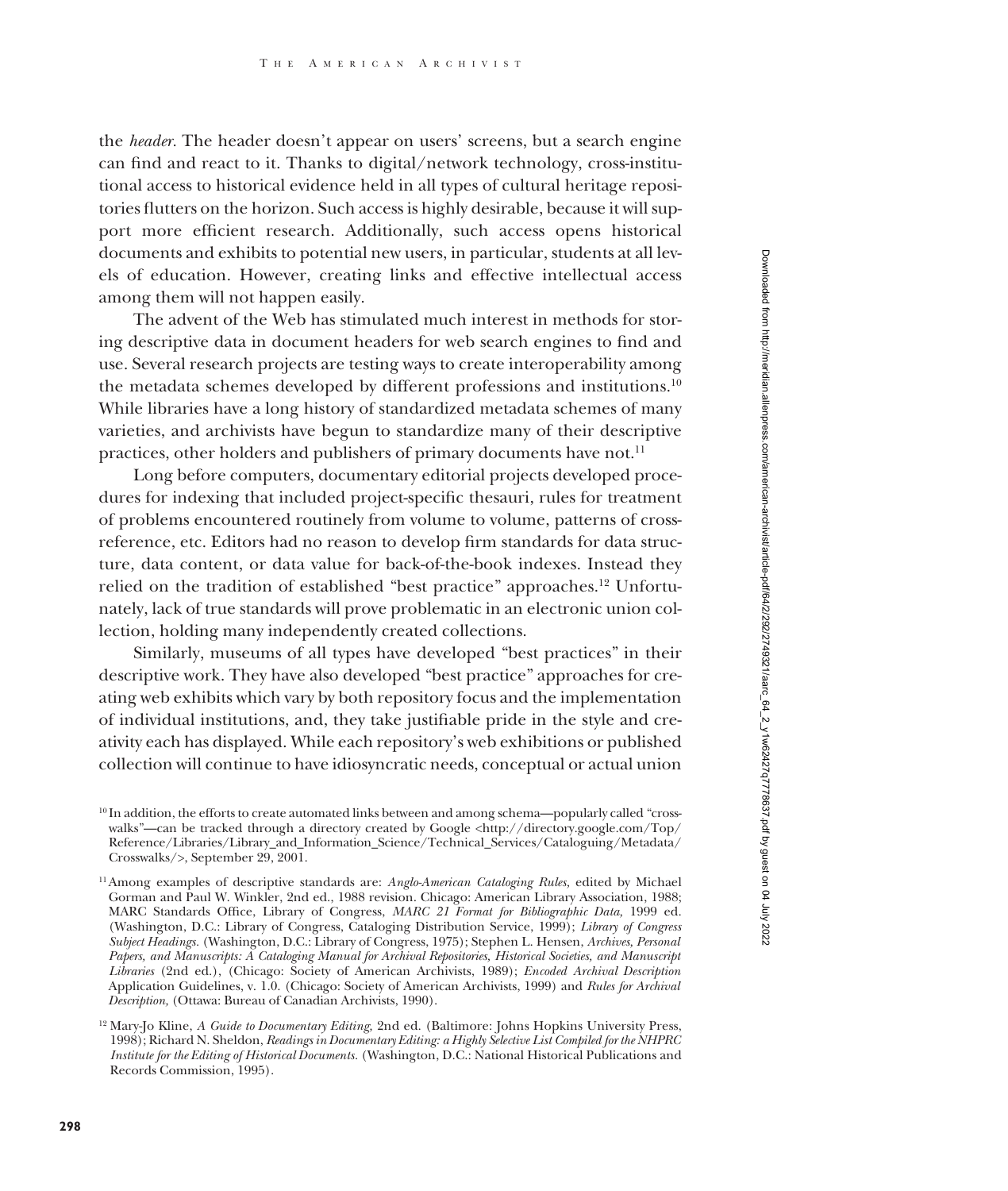databases of publications, primary documents, documentary editions, and art and artifact exhibits will require some standardization and uniform practice, although it is not well understood how much.

# *Information Retrieval*

Most information retrieval systems, from card catalogs to on-line search engines, are *document* retrieval systems, i.e., they attempt to identify documents that address a user's request. *Passage* retrieval systems attempt to identify relevant passages within a document and indicate the sentence(s) or paragraphs related to a user request. Passage retrieval systems come closer than document retrieval systems to providing intellectual access that compares to a back-of-the-book index.13

To date, most information retrieval systems have depended on manipulating the words of the documents while ignoring any "meaning" they carry. Some document and passage retrieval systems integrate knowledge of the morphology of words, $^{14}$  the syntactic structure of sentences, and the semantic relationships of terms. They create a semantic representation of the user's query which they match against a similar representation of the text. These approaches have had mixed results.15 None seems to have achieved the precision of a backof-the-book index, but no research exists that addresses that question.

Researchers in natural language processing of text have observed that what makes text retrieval so difficult is the large volume of real-world knowledge not included in the text, but which is necessary to understand it. In an attempt to provide the needed background knowledge researchers have developed representations of the knowledge, in the form of conceptual specifications called *ontologies.*<sup>16</sup> In addition to the "broader," "narrower," and "used for" concepts built into common thesauri, sophisticated ontologies include many detailed characteristics related to a term. For example, the concept "ship" would include types of ships, the fact that ships have captains, the fact that ships may carry pas-

<sup>13</sup>G. Salton, J. Allan, and C. Buckle, "Approaches to passage retrieval in full text information systems." in *Proceedings of the Sixteenth Annual International ACM SIGIR Conference on Research and Development in Information Retrieval, June 2–July 1, 1993, Pittsburgh*: 49–58; M. Kasakiel and J. Zobel, "Passage retrieval revisited." *Proceedings of the 20th Annual International ACM SIGIR Conference on Research and Development in Information Retrieval July 27–31, 1997, Philadelphia,* 178–85.

<sup>14</sup> Word meaning; change caused by a change of tense, addition of a prefix or suffix, etc.

<sup>15</sup> D. D. Lewis and Karen Spark Jones, "Natural language processing for information retrieval." *Communications of the ACM,* 39 (1996): 92–101; T. Strzalkowski. F. Lin and J. Perez-Carballo, "Natural language information retrieval." *The Sixth Text REtrieval Conference (TREC 6).* (Washington D.C.: NIST Special Publication 500-240, 1997): 347-66 <http://trec.nist.gov/pubs/trec6/t6\_proceedings.html>, September 30, 2001; J. Ambroziak and William A. Woods, "Natural language technology in precision content retrieval," *Proceedings of the International Conference on Natural Language Processing and Industrial Applications,* (NLP-IA 98), August 18–21, 1998, Moncton, New Brunswick, Canada. <http://www.sun.com/research/ techrep/1998/abstract-69.html>, September 29, 2001.

<sup>16</sup>T. R. Gruber, "What is an ontology?" <http://www-ksl.stanford.edu/kst/what-is-an-ontology.html>, September 29, 2001.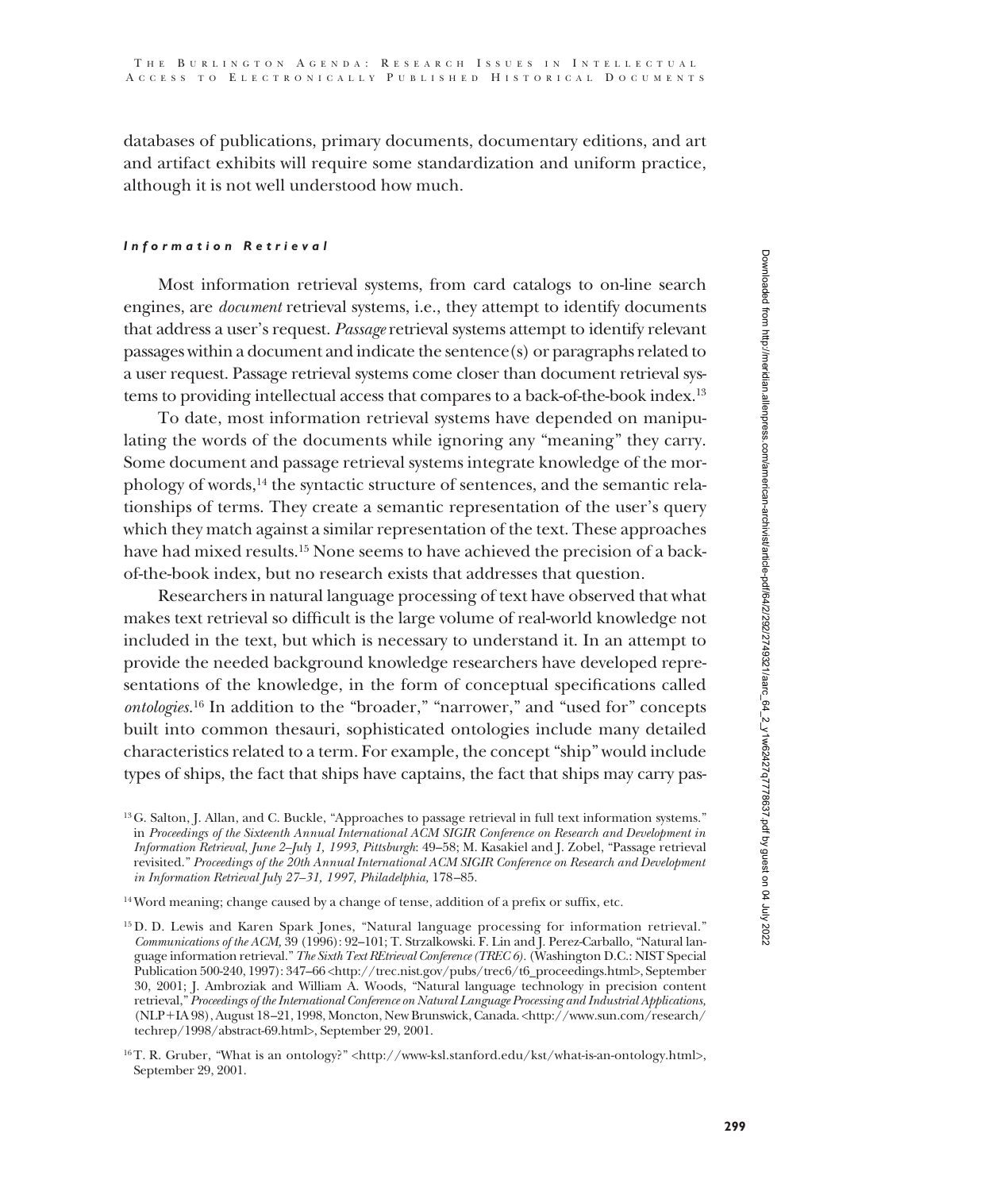sengers, cargo, or weapons, the names of ships, the parts of ships, etc. If a passage retrieval search engine had access to this sort of knowledge to compare with the a body of text being searched, it could identify phrases like "the *Titanic*'s captain, Edward John Smith . . ." as relevant to a query about ships' captains, although the *Titanic*, is not identified in the text as a ship. The application of lexicons (machine-readable dictionaries) and thesauri—each a kind of ontology to the problem may be a promising area to investigate. Obviously, the development of ontologies of terms and concepts specific to the historical context must precede natural language analysis of electronic historical editions. For instance, an ontology for a collection of papers from the period of the American Revolution would need to include knowledge of British provincial and American revolutionary government, social expectations and customs, economic and military apparatus and procedures, and other subjects.17

# **The Agenda**

The *Burlington Agenda*<sup>18</sup> focuses on the need to address intellectual access to electronically published historical documents for the purpose of developing a widely applicable set of policies, practices, methods, and computer applications for use in publication environments ranging from those developed by highly sophisticated documentary editing projects to projects originating in small archives and special collections. Therefore, it emphasizes that the research

- should anticipate technological trends, but should not wait for them to materialize;
- should be interdisciplinary enough to draw from and build on knowledge available in a number of fields confronting similar issues, including artificial intelligence, information retrieval, human computer interaction, information extraction, and knowledge management; and
- should include a recognition that resources in technological expertise, funding, and even cultural/political power are limited within the community of publishers of historical documents. Thus researchers must find ways to coordinate activities to maximize available resources.

<sup>&</sup>lt;sup>17</sup>The theories and practices in information retrieval have generated an extensive literature. Charles T. Meadow, Bert R. Boyce, and Donald H. Kraft. *Text Information Retrieval Systems.* 2nd ed. San Diego: Academic Press, 1999, provides an organized overview. Karen Sparck Jones and Peter Willett, eds., *Readings in Information Retrieval.* San Francisco: Morgan Kaufmann, 1997, pulls together classic articles in the field. The final article in that collection, Don R. Swanson's "Historical Note: Information retrieval and the future of an illusion" first appeared in the *JASIS* (39 (1988): 92–98) raising the issue of the limitations of automated retrieval. Robert Fugmann's piece, "Obstacles to progress in mechanized subject access and the necessity of a paradigm change," in William J. Wheeler, ed., *Saving the Time of the Library User through Subject Access Innovation: Papers in Honor of Pauline Atherton Cochrane.* (Champaign, Ill.: University of Illinois, 2000), addresses the issue at length and in detail. Chris Welty and Nancy Ide "Using the right tools: enhancing retrieval from marked-up documents." *Journal of Computers and the Humanities.* 33 (April 1999): 59–84, demonstrates the use of ontologies with historical documents.

<sup>&</sup>lt;sup>18</sup> The Burlington Agenda. < http://etext.uvm.edu>, September 30, 2001.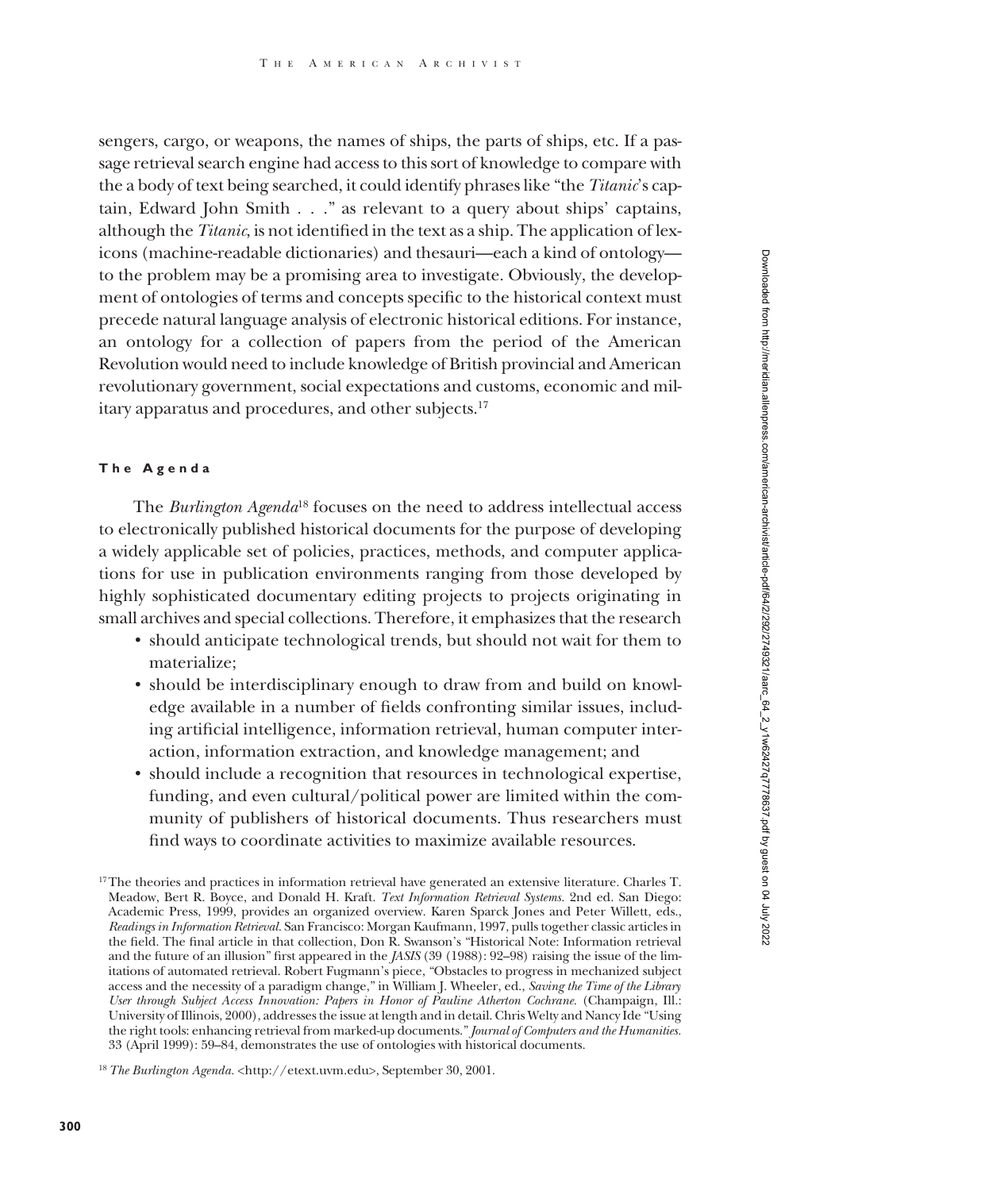The participants at the Burlington meeting recognized the spectacular potential for the web-based networking of cultural heritage resources that would deliver, "on demand": edited and unedited archival documents; sound archives of music, oral histories, and historical events; images, both moving and still, of people, places, events, arts, crafts, and common artifacts. One research issue addresses the network potential directly, but the language of the rest of the agenda reflects the meeting's roots in the world of the inscribed document. The authors found that repeatedly referencing all potential users created awkward writing and laborious reading, and so they decided to write the document from the perspective of the need that initiated the meeting. The language should not be construed as intending to exclude the needs of nondocumentbased cultural heritage repositories; most issues apply to all.

Providing intellectual access to electronically published historical documents requires research in three very broad areas; user studies, publication management studies, and studies of access to information.

User studies: The Web makes a growing number of edited and unedited historical documents accessible to many audiences, ranging from the traditional readership of sophisticated scholars to school children all over the world. User studies should explore the information needs and behaviors of a wide range of users so publishers may optimize surrogation, presentation, user interface design, and other tools to facilitate intellectual access. Publishers cannot know how to provide intellectual access most effectively until they know how users hunt for materials, formulate questions, and evaluate search results.

Publication management: Publication management studies should explore procedural and management best practices in the creation and publication of both edited and unedited collections of historical materials.

Access to information: Using electronically published historical documents depends on procedures which the meeting participants labeled as "discovery, navigation, and retrieval." Discovery refers to the process by which potential users discover materials, i.e., finding the web site(s) that will supply useful information. Navigation refers to the process by which users move around in or among the web site(s). Retrieval refers to the process of identifying and collecting detailed information within a given web site. Navigation implies the use of links to move from page to page or document to document, whereas retrieval implies the use of a search engine within the web site to locate specific documents or passages within documents. Access to information studies should explore ways to improve these processes, understanding that, while it is convenient to think of discovery as a search of descriptors at the collection or exhibit level and retrieval as a detailed search within a collection or exhibit, in actual practice, the distinction becomes blurred. It is important to begin thinking about ways to improve the discovery of related collections, regardless of repository type and metadata traditions.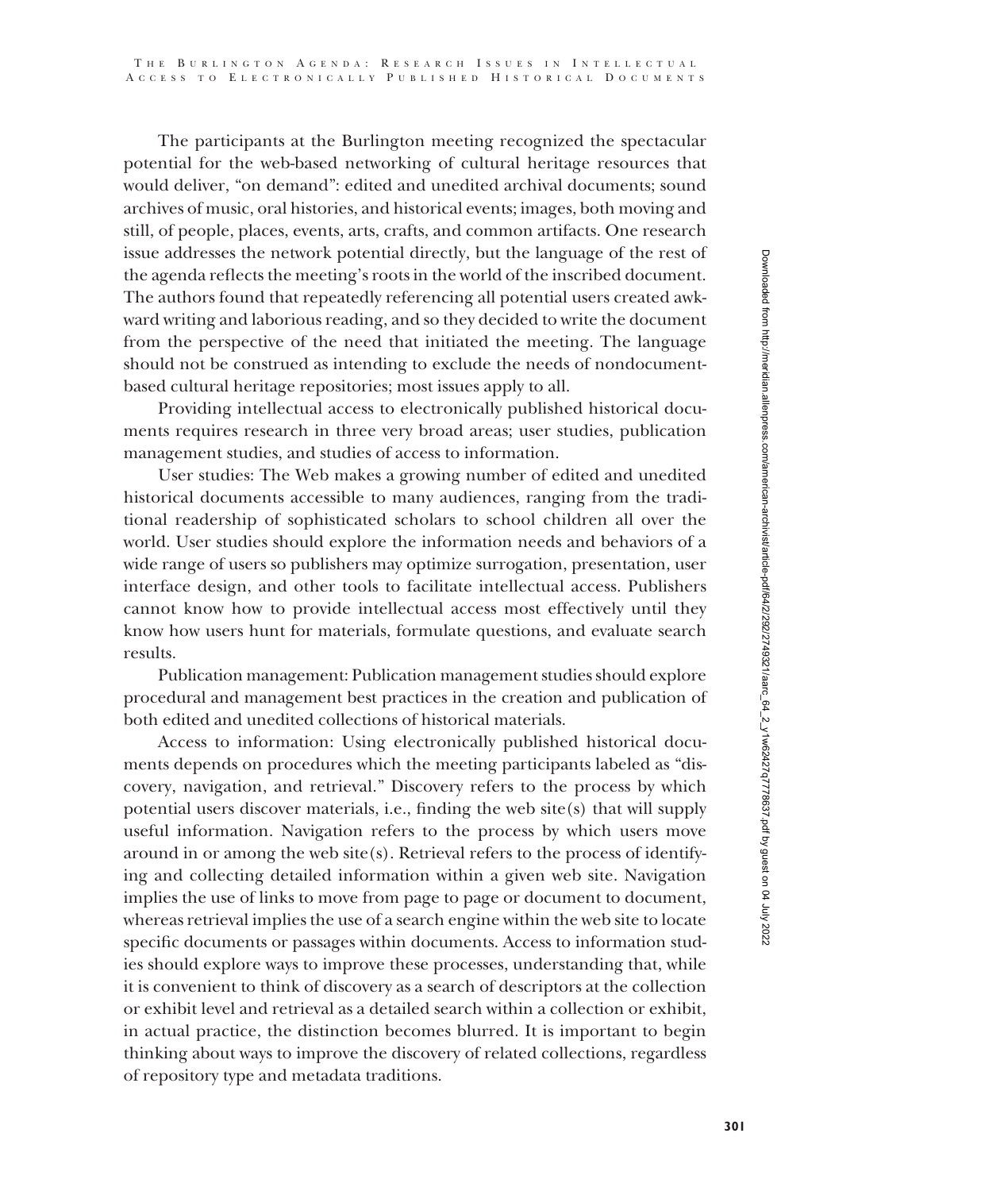The participants in the Burlington meeting put forward the following eight issues as significant to the development of efficient and effective methods for providing intellectual access to historical documents. The issues contain within their broadly stated questions many specific research problems for individuals and institutions to address through projects involving a wide variety of disciplines and approaches. The *Burlington Agenda* includes a number of specific research projects and strategies that will address each issue, but does not begin to include all the possibilities. Large collaborative institutional efforts and funding arrangements can significantly enhance the research effort. However, well-conceived and developed small projects can also contribute answers to specific questions. Finally, none of these issues is completely new. Work exists on all of them in other domains. The *Burlington Agenda* serves to bring them into the domain of historical repositories.

# *Research Issue 1*

*Who are the users of electronically published historical documents, what do they need from sites that publish documents, and what do they need from the documents themselves?*

Print editions of historical documents focus on the needs of the scholarly community and are generally available only in research libraries. The Web brings this work to everyone. Most existing electronic editions have been designed on the print metaphor, and without study of users and potential users. Through user studies, publishers can identify their primary, and perhaps secondary, audience(s). While no publication project can address the needs of every potential audience, many may find that, with relatively little additional effort, they can improve their publications to meet the needs of many more users than they have addressed in the past.

#### *Research Issue 2*

*How do we assure that users effectively and efficiently navigate and retrieve information from collections within sites? In other words: how do we accommodate user needs through contextual and navigational aids?*

While on the Web, users may come to a collection of documents along a path that does not recognize or use the editorial structure. They may not know that the search engine has brought them to the "middle" of a larger site, and that they would benefit greatly from various forms of editorial apparatus that the site may provide. Maintaining context in the electronic environment may require special apparatus or techniques. Web publishers need to know how users make use of navigational and other contextual tools before they can design effective sites.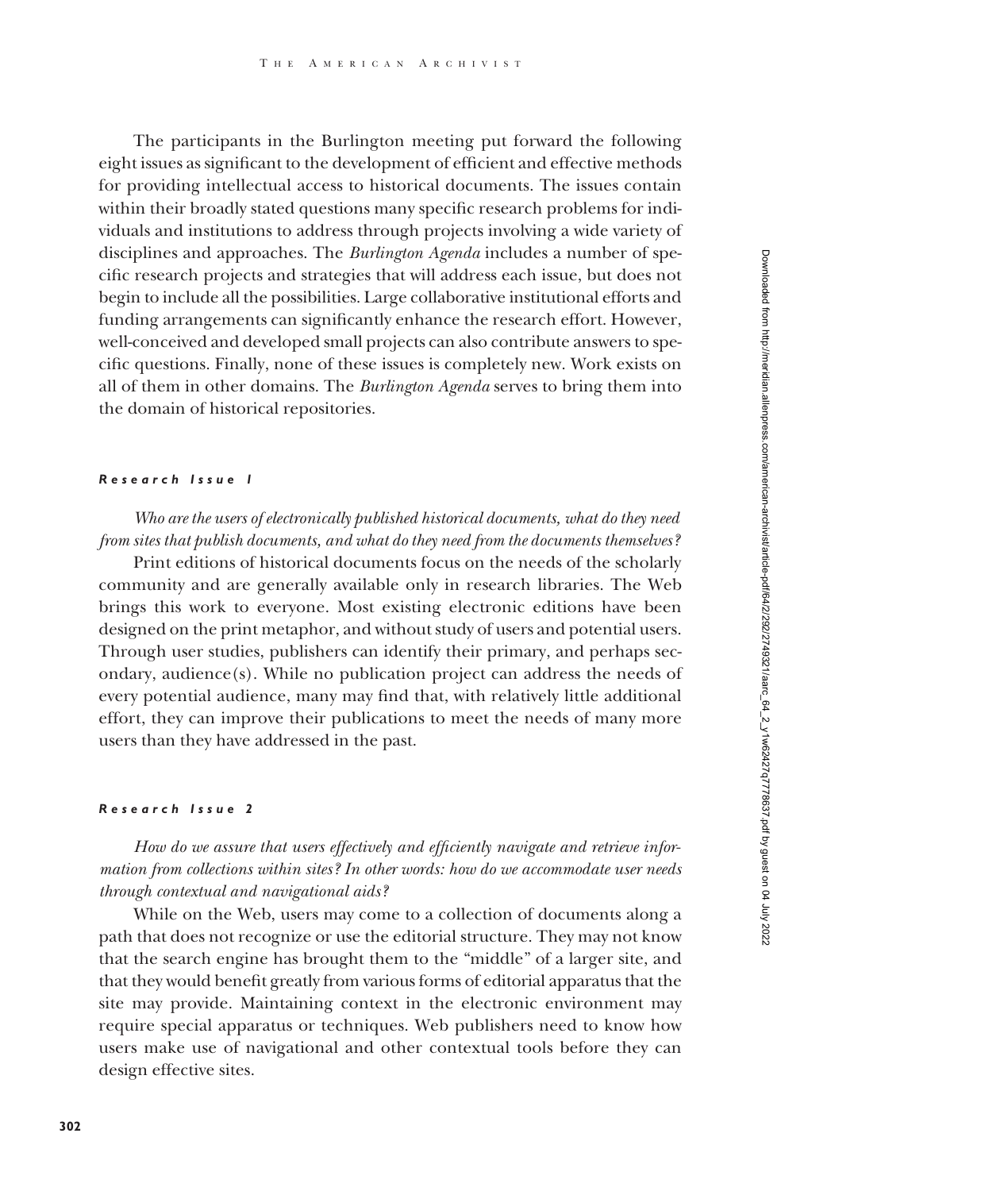# *Research Issue 3*

*What represents the most efficient and effective use of markup of electronically published historical documents to support intellectual access to text, to generate an effective presentation, and to provide contextual understanding during the discovery, navigation, and retrieval processes?*

Whether a stand-alone item or part of a large collection or union database of documents, each web-published document will need some level of markup. Publishers need guidelines for the kinds and amount of markup they should use to create maximum intellectual access and effective presentation of information at minimum cost.

# *Research Issue 4*

*What constitutes the optimal range of uniform encoding practice and "indexing"19 required to support effective discovery and navigation of items in a union database or collaborative efforts involving several types of cultural heritage institutions?*

The promise of union databases of primary documents, cross-database searching, and multiple-site searching has fueled much of the effort to publish on the Web. Creating systems that assure that one publisher's data will play nicely with other publishers' data stands out as a major task. This issue can be addressed, in part, by developing: (1) guidelines for the effective markup and vocabulary enhancement for a union database, (2) guidelines for effectively establishing links between diverse cultural heritage collections through shared metadata, and (3) effective technologies for linking related materials across many institutions and institution types.

# *Research Issue 5*

*What are the benefits and challenges of linking electronically published historical documents to external resources, thus maximizing the use of available resources published on the Web?*

The added editorial and scholarly information in well-edited historical documents requires a substantial amount of time and personnel to research, verify, annotate, and edit. Much of that time is spent in identifying people, places, and events for which shareable web-based information may already exist. The editing process could be made both more efficient and more accurate if documents or portions of documents could simply link to these resources and either display them as an enhancement to the document itself, or download the information into the document.

<sup>&</sup>lt;sup>19</sup> Throughout the meeting, the participants used the term "index" and "indexing" to mean a wide variety of approaches to providing intellectual access.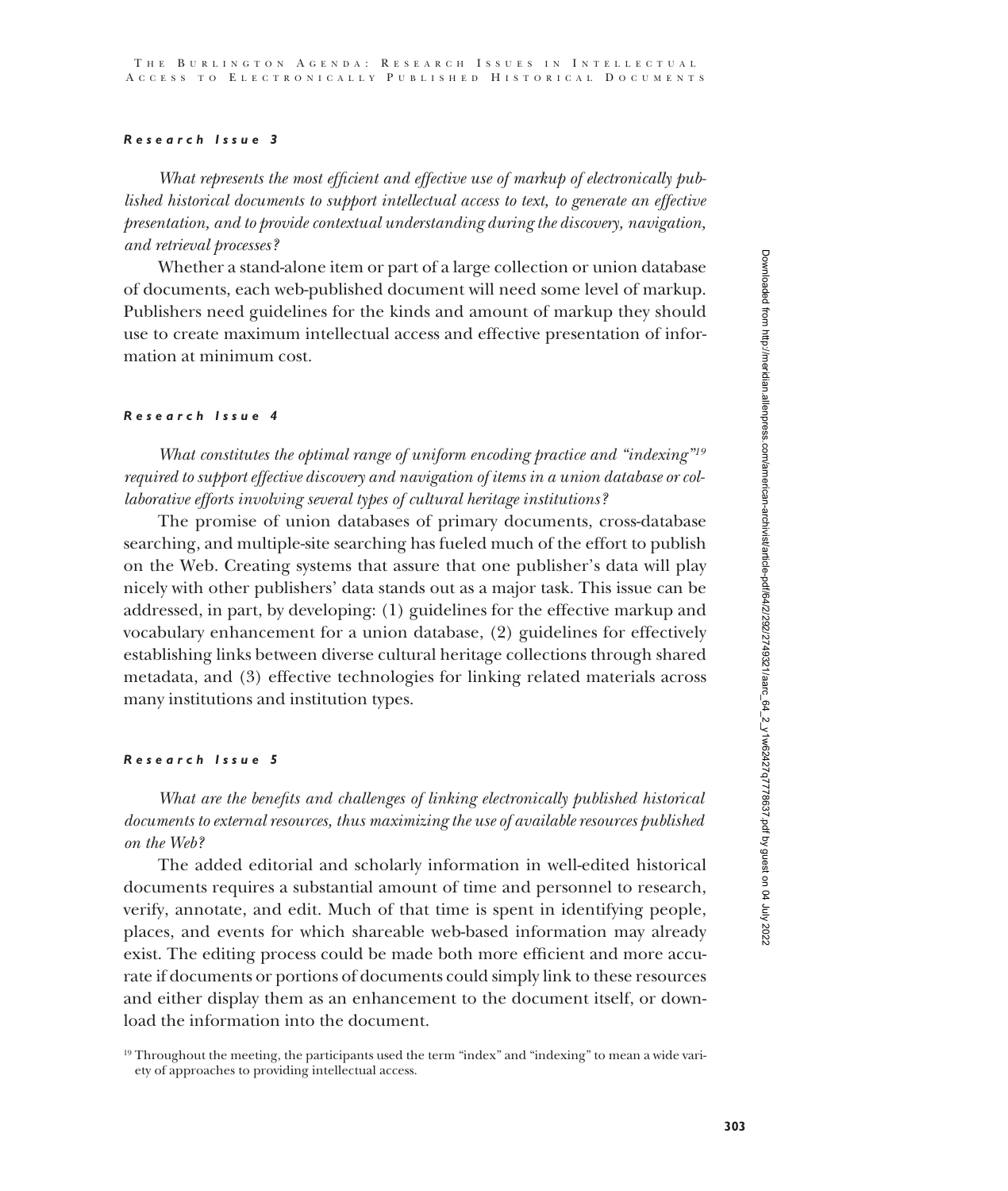# *Research Issue 6*

*What are the capabilities and limitations of information retrieval technologies for providing intellectual access to on-line historical editions? Can human intervention during the editorial process be used to overcome some of the limitations?*

Traditionally, book-based editions of historical documents provide a level of intellectual access no search engine can rival. Book editors have at their disposal a table of contents, various lists, and, most powerfully, a back-of-the-book index, which is a kind of conceptual taxonomy for the book. In other words, the back-of-the-book index can be viewed as an ontology for the subjects of a document. Techniques in natural language understanding and information retrieval may ease the task of creating intellectual access tools by drawing on the existing ontological resources in published documentary editions. Even so, there remains a need to

- find a delineation of the point at which human effort (e.g., traditional indexing) is indispensable for optimal intellectual access within the current technological environment;
- discover the most effective automated processes for intellectual access; and
- create an experimental "baseline" vocabulary drawn from the documents themselves that can be applied retrospectively to other collections to improve computer-assisted subject analysis and enhance subject-based retrieval of documents.

#### *Research Issue 7*

*How do we assure that users can find and retrieve information from within sites most efficiently and effectively, while retaining the contextual integrity of a set of hits within either a single database or union database?*

A back-of-the-book index shows the researcher the language applied to define the volume(s) in use. Indeed, library research shows that people recognize the terms they need more quickly and accurately than they can predict them.20 Given that electronically published historical documents may receive some terminological augmentation, and given that union databases of such collections will contain many thousands of documents, users may need to choose terms from some form of site-specific "index" before doing a search, and may need something other than a list of hits to work with after they have done the search.

Downloaded from http://meridian.allenpress.com/american-archivist/article-pdf/64/2/292/2749321/aarc\_64\_2\_y1w62427q7778637.pdf by guest on 04 July 2022 Downloaded from http://meridian.allenpress.com/american-archivist/article-pdf/64/2/292/2749321/aarc\_64\_2\_y1w62427q7778637.pdf by guest on 04 July 2022

<sup>20</sup> Marcia J. Bates, "Indexing and access for digital libraries and the Internet: human, database, and domain factors." *JASIS* 49 (November 1998): 1185–205; Susan Siegfried, Marcia J. Bates, Deborah N. Wilde: A Profile of End-User Searching Behavior by Humanities Scholars: The Getty On-line Searching Project Report No. 2. *JASIS* 44 (June 1993): 273–91; Marcia J. Bates, "Rethinking Subject Cataloging in the On-line Environment." *Library Resources and Technology Services* 33 (October 1989): 400–12.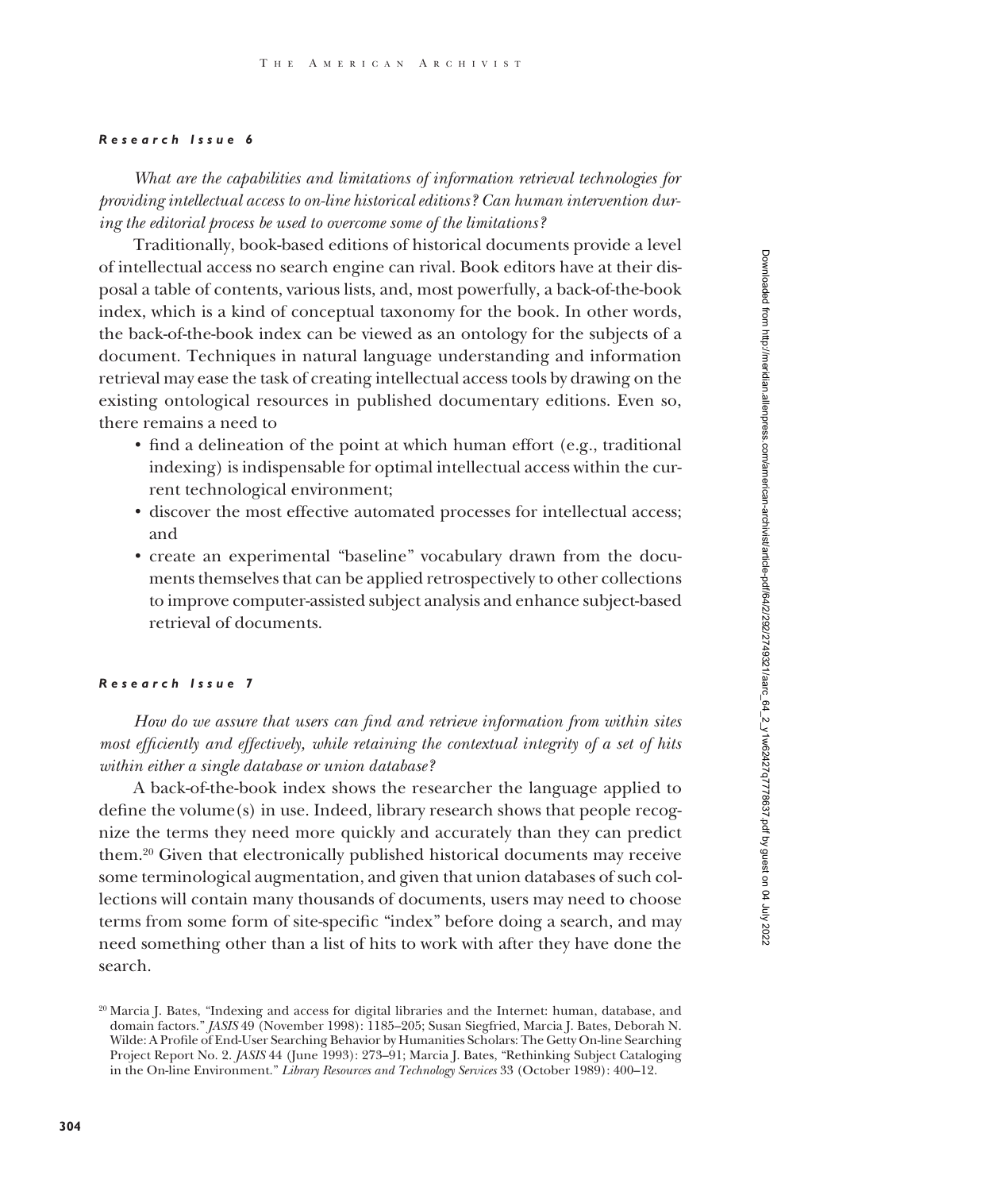# *Research Issue 8*

*What kind of publication practices will be appropriate for editors of electronically published historical documents in order to assure that they meet the users' need to find information, as well as meeting their goal of providing suitable context for that information.*

Indexing historical documents published in print has always been, and remains today, an idiosyncratic endeavor. Incorporating knowledge-based tools into the editing process has the potential to drastically change this endeavor. Editors, and those who fund documentary publishing projects, need to know how the process will change. They need guidelines for cost-effective procedures for publication projects, a greater understanding of staffing patterns and the knowledge required for the electronic publication environment, and new process models for documentary editing and/or publishing.

# **Resources**

Resources come in the form of individuals and institutions with whom researchers can collaborate and from whom they may receive funding. Collaborators can also provide contacts with funders, political support, test beds of documents, test populations, counsel and advice, expertise in research design and evaluation, trained staff time, and proprietary technology. Such collaborators might include:

*Repositories* of all sorts that collect, organize, and disseminate primary documents and other forms of evidence relating to our cultural heritage, e.g., special collections departments in college and university libraries, presidential libraries, governmental archives, and a wide variety of museums and galleries. All these types of repositories are publishing their holdings on the Web; all want their work discovered and used. All have much to learn from each other.

*Educational institutions and associations,* such as state departments of education and individual schools and teachers using the web as an educational tool. These institutions want well-designed Web sites to meet curriculum requirements. Furthermore, these institutions understand how they and their students use the Web and the resources they find there today, and can provide information on how use of the Web changes over time.

*Academic researchers* in conceptual taxonomies, topical ontologies, human/computer interfaces, computational linguistics, knowledge representation, information retrieval, and information-user studies. These researchers have worked with secondary literature, but most have not worked with primary documents. They can offer decades of experience in research design and methods in these areas.

*Web interface developers* and e-commerce companies. These commercial organizations need to know how people look for and find information, and what make good interfaces. Along with academic researchers, they have substantial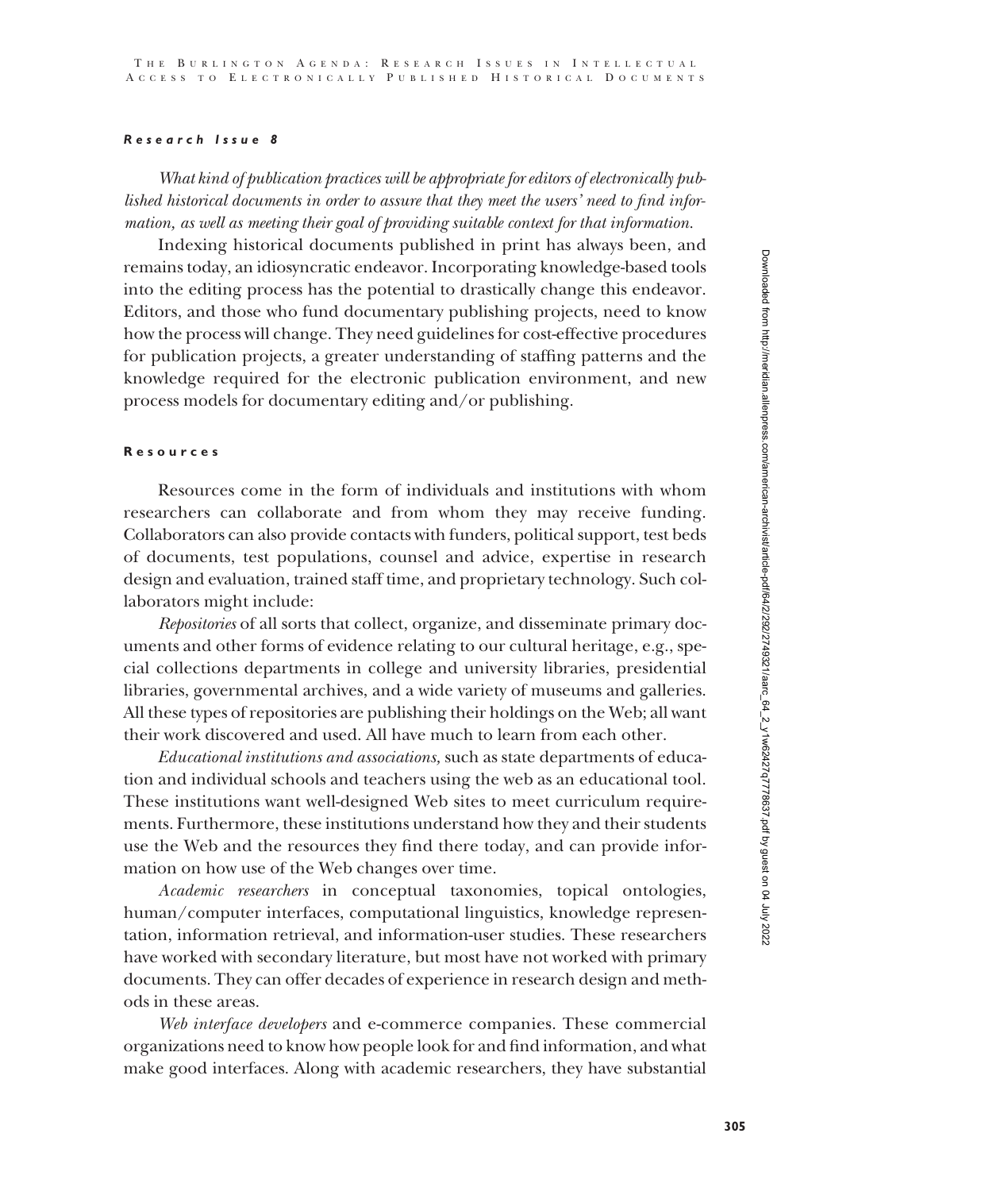experience with web interface issues, as well as research and/or data-analysis results that may indicate practices to pursue and to avoid.

*Publishers* of both Web and print collections have an interest in intellectual access to electronically published text. In addition, they have test beds of data with which researchers might work.

*Professional associations* such as the Society of American Archivists, the American Library Association, American Society of Indexers, Association for Documentary Editing, the National Association of Social Studies Teachers, and many others include members with reason to care about these issues. Such societies can advocate for and endorse various research projects, as well as provide a forum in which they can be discussed.

*Funding agencies* interested in a wide variety of projects. They could include:

- federal granting agencies that sponsor research in computer applications, text understanding, digital libraries, educational research, and support for or use of cultural heritage repositories and their holdings.
- state granting agencies that sponsor the issues identified above at the local level and which may have local issues that relate to these questions.
- private foundations of all sizes and relevant interests.
- private industry such as computer manufactures, e-commerce companies, browser companies, and commercial publishers of electronic text, who have established research facilities and/or an interest in a betterfunctioning Web.

# **Conclusion**

As increasing numbers of primary historical documents appear on the Web, publishers of those documents will need ways to provide intellectual access to the contents so the documents may be discovered and used. Today's search engines have limitations, although the advent of the Web has inspired many different types of researchers to increase the amount of work going into improving them. Most researchers, however, work with secondary materials which rarely present the severe problems of missing and ambiguous information that primary documents contain. Given that today's search engines can identify much that is in primary materials, publishers need guidelines on what technology can do, what requires human intervention, and how the two can be woven into frameworks for providing intellectual access to electronically published historical documents comparable to or better than that provided by a back-of-the-book index.

At a three-day meeting in Burlington, Vermont, experts in experimental electronic publishing, library and information science research, documentary editing, and computer science research identified (1) user studies to determine the needs and reactions of the audience(s),  $(2)$  implications for change